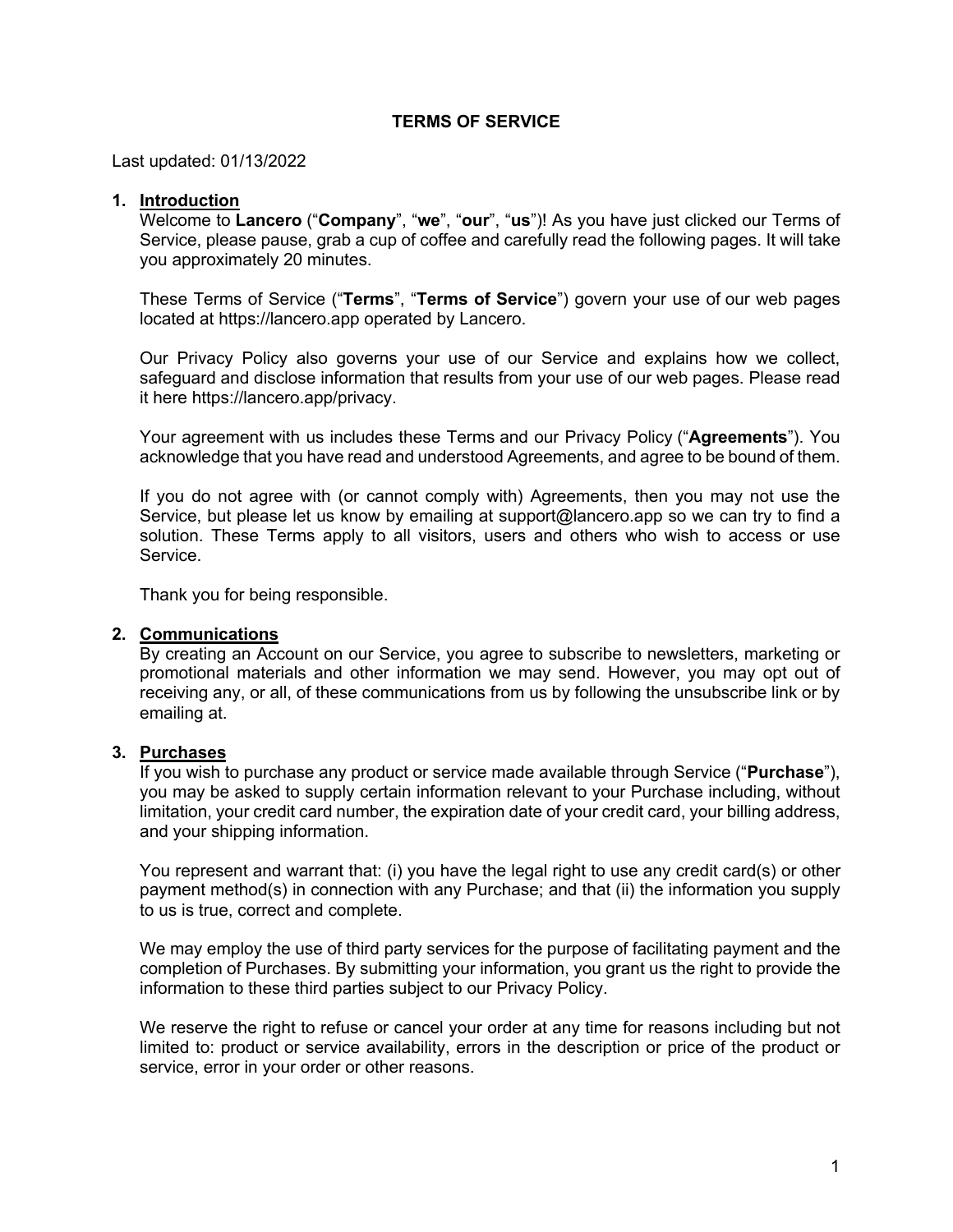We reserve the right to refuse or cancel your order if fraud or an unauthorized or illegal transaction is suspected.

## **4. Contests, Sweepstakes and Promotions**

Any contests, sweepstakes or other promotions (collectively, "**Promotions**") made available through Service may be governed by rules that are separate from these Terms of Service. If you participate in any Promotions, please review the applicable rules as well as our Privacy Policy. If the rules for a Promotion conflict with these Terms of Service, Promotion rules will apply.

## **5. Subscriptions**

Some parts of Service are billed on a subscription basis ("**Subscription(s)**"). You will be billed in advance on a recurring and periodic basis ("**Billing Cycle**"). Billing cycles are set either on a monthly or annual basis, depending on the type of subscription plan you select when purchasing a Subscription.

At the end of each Billing Cycle, your Subscription will automatically renew under the exact same conditions unless you cancel it or Lancero cancels it. You may cancel your Subscription renewal either through your online account management page or by contacting Lancero customer support team.

A valid payment method, including credit card, is required to process the payment for your subscription. You shall provide Lancero with accurate and complete billing information including full name, address, state, zip code, telephone number, and a valid payment method information. By submitting such payment information, you automatically authorize Lancero to charge all Subscription fees incurred through your account to any such payment instruments.

Should automatic billing fail to occur for any reason, Lancero will issue an electronic invoice indicating that you must proceed manually, within a certain deadline date, with the full payment corresponding to the billing period as indicated on the invoice.

# **6. Fee Changes**

Lancero, in its sole discretion and at any time, may modify Subscription fees for the Subscriptions. Any Subscription fee change will become effective at the end of the thencurrent Billing Cycle.

Lancero will provide you with a reasonable prior notice of any change in Subscription fees to give you an opportunity to terminate your Subscription before such change becomes effective.

Your continued use of Service after Subscription fee change comes into effect constitutes your agreement to pay the modified Subscription fee amount.

# **7. Refunds**

We issue refunds for Contracts within seven (7) days of the original purchase of the Contract.

# **8. Content**

Content found on or through this Service are the property of Lancero or used with permission. You may not distribute, modify, transmit, reuse, download, repost, copy, or use said Content, whether in whole or in part, for commercial purposes or for personal gain, without express advance written permission from us.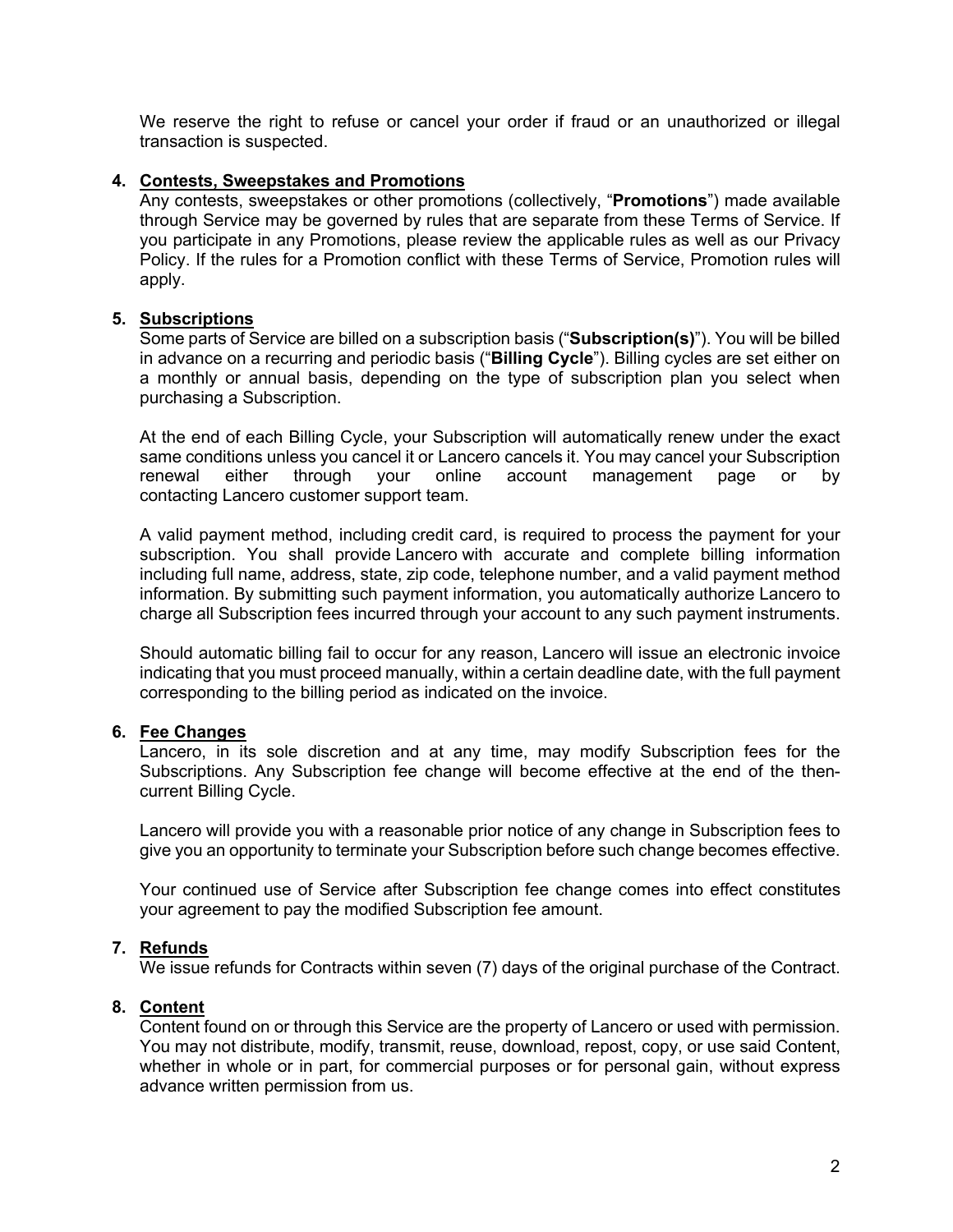## **9. Prohibited Uses**

You may use Service only for lawful purposes and in accordance with Terms. You agree not to use Service:

- (a) In any way that violates any applicable national or international law or regulation.
- (b) For the purpose of exploiting, harming, or attempting to exploit or harm minors in any way by exposing them to inappropriate content or otherwise.
- (c) To transmit, or procure the sending of, any advertising or promotional material, including any "junk mail", "chain letter," "spam," or any other similar solicitation.
- (d) To impersonate or attempt to impersonate Company, a Company employee, another user, or any other person or entity.
- (e) In any way that infringes upon the rights of others, or in any way is illegal, threatening, fraudulent, or harmful, or in connection with any unlawful, illegal, fraudulent, or harmful purpose or activity.
- (f) To engage in any other conduct that restricts or inhibits anyone's use or enjoyment of Service, or which, as determined by us, may harm or offend Company or users of Service or expose them to liability.

Additionally, you agree not to:

- (a) Use Service in any manner that could disable, overburden, damage, or impair Service or interfere with any other party's use of Service, including their ability to engage in real time activities through Service.
- (b) Use any robot, spider, or other automatic device, process, or means to access Service for any purpose, including monitoring or copying any of the material on Service.
- (c) Use any manual process to monitor or copy any of the material on Service or for any other unauthorized purpose without our prior written consent.
- (d) Use any device, software, or routine that interferes with the proper working of Service.
- (e) Introduce any viruses, trojan horses, worms, logic bombs, or other material which is malicious or technologically harmful.
- (f) Attempt to gain unauthorized access to, interfere with, damage, or disrupt any parts of Service, the server on which Service is stored, or any server, computer, or database connected to Service.
- (g) Attack Service via a denial-of-service attack or a distributed denial-of-service attack.
- (h) Take any action that may damage or falsify Company rating.
- (i) Otherwise attempt to interfere with the proper working of Service.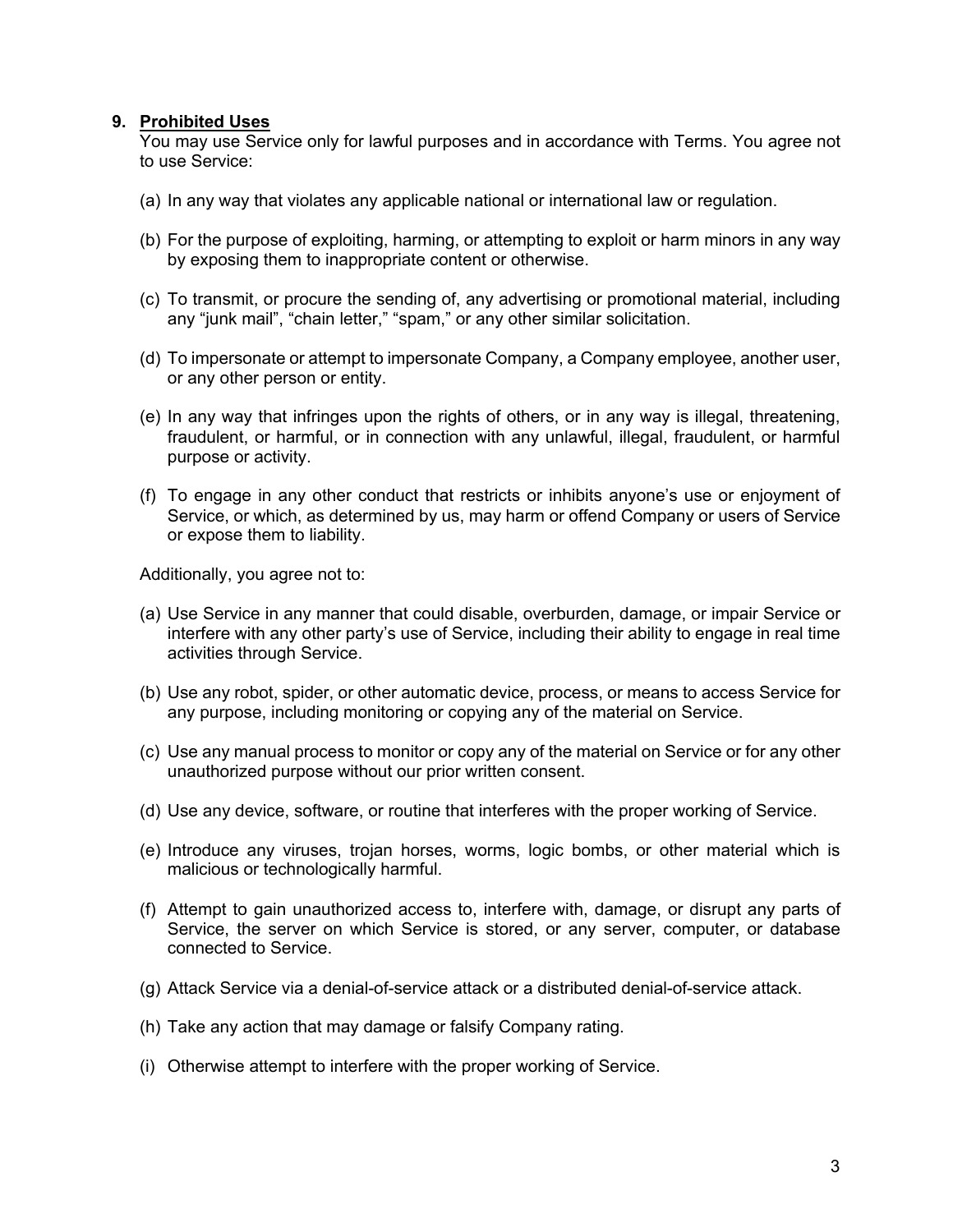## **10. Analytics**

We may use third-party Service Providers to monitor and analyze the use of our Service.

### **Google Analytics**

Google Analytics is a web analytics service offered by Google that tracks and reports website traffic. Google uses the data collected to track and monitor the use of our Service. This data is shared with other Google services. Google may use the collected data to contextualise and personalise the ads of its own advertising network.

For more information on the privacy practices of Google, please visit the Google Privacy Terms web page: https://policies.google.com/privacy?hl=en

We also encourage you to review the Google's policy for safeguarding your data: https://support.google.com/analytics/answer/6004245.

## **11. No Use By Minors**

Service is intended only for access and use by individuals at least eighteen (18) years old. By accessing or using any of Company, you warrant and represent that you are at least eighteen (18) years of age and with the full authority, right, and capacity to enter into this agreement and abide by all of the terms and conditions of Terms. If you are not at least eighteen (18) years old, you are prohibited from both the access and usage of Service.

### **12. Accounts**

When you create an account with us, you guarantee that you are above the age of 18, and that the information you provide us is accurate, complete, and current at all times. Inaccurate, incomplete, or obsolete information may result in the immediate termination of your account on Service.

You are responsible for maintaining the confidentiality of your account and password, including but not limited to the restriction of access to your computer and/or account. You agree to accept responsibility for any and all activities or actions that occur under your account and/or password, whether your password is with our Service or a third-party service. You must notify us immediately upon becoming aware of any breach of security or unauthorized use of your account.

You may not use as a username the name of another person or entity or that is not lawfully available for use, a name or trademark that is subject to any rights of another person or entity other than you, without appropriate authorization. You may not use as a username any name that is offensive, vulgar or obscene.

We reserve the right to refuse service, terminate accounts, remove or edit content, or cancel orders in our sole discretion.

### **13. Intellectual Property**

Service and its original content (excluding Content provided by users), features and functionality are and will remain the exclusive property of Lancero and its licensors. Service is protected by copyright, trademark, and other laws of the United States and foreign countries. Our trademarks and trade dress may not be used in connection with any product or service without the prior written consent of Lancero.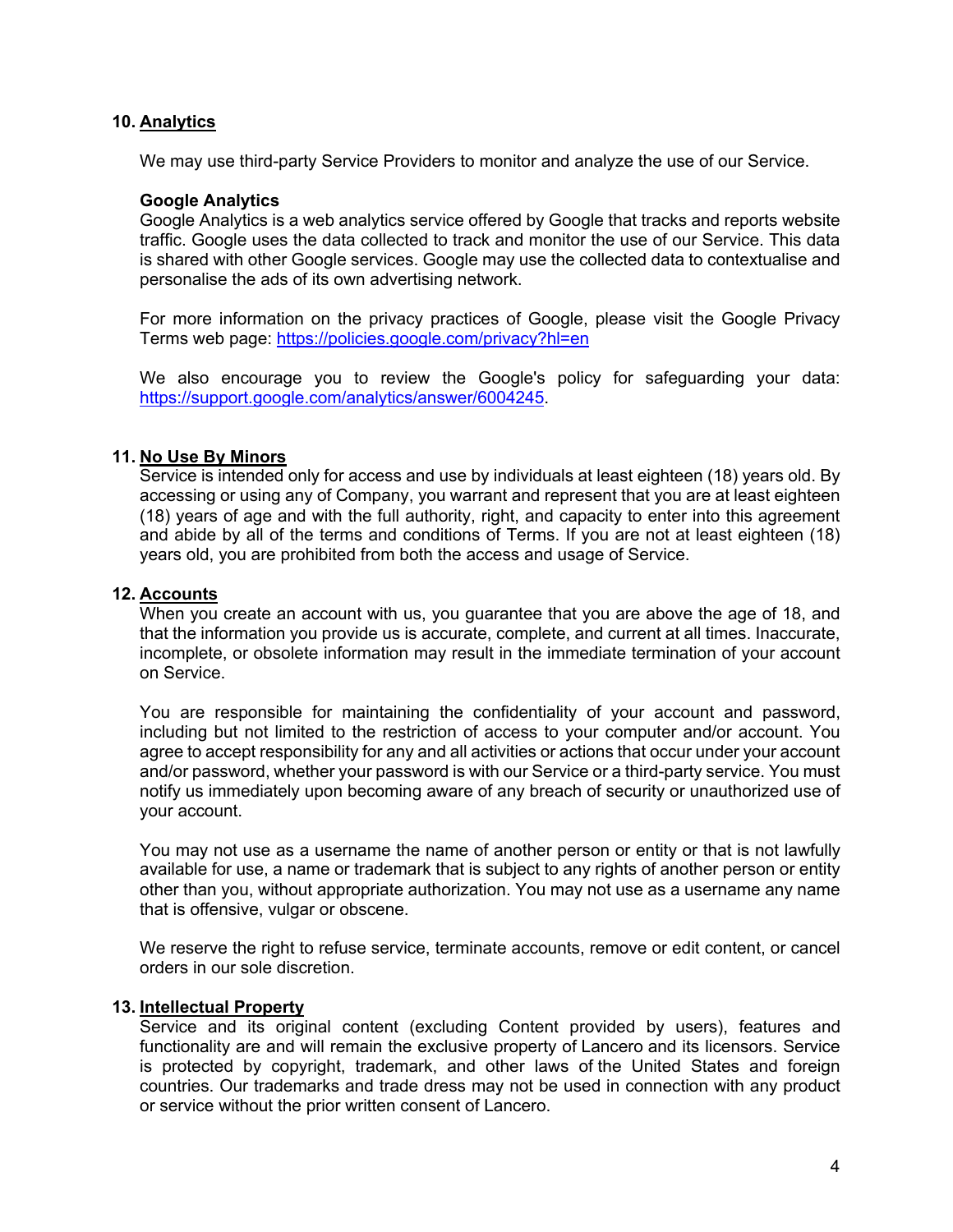# **14. Copyright Policy**

We respect the intellectual property rights of others. It is our policy to respond to any claim that Content posted on Service infringes on the copyright or other intellectual property rights ("**Infringement**") of any person or entity.

If you are a copyright owner, or authorized on behalf of one, and you believe that the copyrighted work has been copied in a way that constitutes copyright infringement, please submit your claim via email to support@lancero.app, with the subject line: "Copyright Infringement" and include in your claim a detailed description of the alleged Infringement as detailed below, under "DMCA Notice and Procedure for Copyright Infringement Claims"

You may be held accountable for damages (including costs and attorneys' fees) for misrepresentation or bad-faith claims on the infringement of any Content found on and/or through Service on your copyright.

## **15. DMCA Notice and Procedure for Copyright Infringement Claims**

You may submit a notification pursuant to the Digital Millennium Copyright Act (DMCA) by providing our Copyright Agent with the following information in writing (see 17 U.S.C 512(c)(3) for further detail):

- (a) an electronic or physical signature of the person authorized to act on behalf of the owner of the copyright's interest;
- (b) a description of the copyrighted work that you claim has been infringed, including the URL (i.e., web page address) of the location where the copyrighted work exists or a copy of the copyrighted work;
- (c) identification of the URL or other specific location on Service where the material that you claim is infringing is located;
- (d) your address, telephone number, and email address;
- (e) a statement by you that you have a good faith belief that the disputed use is not authorized by the copyright owner, its agent, or the law;
- (f) a statement by you, made under penalty of perjury, that the above information in your notice is accurate and that you are the copyright owner or authorized to act on the copyright owner's behalf.

You can contact our Copyright Agent via email at support@lancero.app

# **16. Error Reporting and Feedback**

You may provide us directly at support@lancero.app with information and feedback concerning errors, suggestions for improvements, ideas, problems, complaints, and other matters related to our Service ("**Feedback**"). You acknowledge and agree that: (i) you shall not retain, acquire or assert any intellectual property right or other right, title or interest in or to the Feedback; (ii) Company may have development ideas similar to the Feedback; (iii) Feedback does not contain confidential information or proprietary information from you or any third party; and (iv) Company is not under any obligation of confidentiality with respect to the Feedback. In the event the transfer of the ownership to the Feedback is not possible due to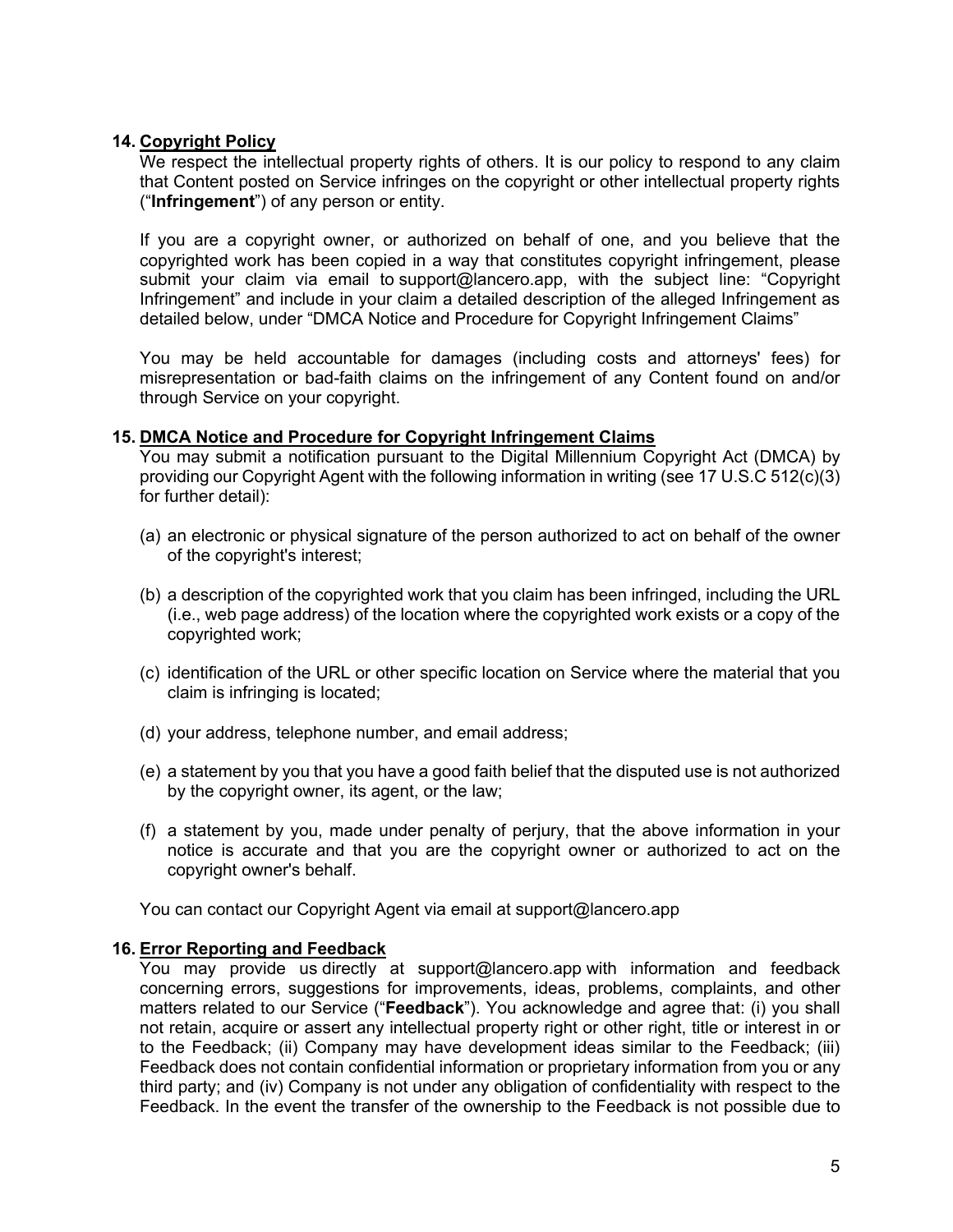applicable mandatory laws, you grant Company and its affiliates an exclusive, transferable, irrevocable, free-of-charge, sub-licensable, unlimited and perpetual right to use (including copy, modify, create derivative works, publish, distribute and commercialize) Feedback in any manner and for any purpose.

## **17. Links To Other Web Sites**

Our Service may contain links to third party web sites or services that are not owned or controlled by Lancero.

Lancero has no control over, and assumes no responsibility for the content, privacy policies, or practices of any third party web sites or services. We do not warrant the offerings of any of these entities/individuals or their websites.

YOU ACKNOWLEDGE AND AGREE THAT LANCERO SHALL NOT BE RESPONSIBLE OR LIABLE, DIRECTLY OR INDIRECTLY, FOR ANY DAMAGE OR LOSS CAUSED OR ALLEGED TO BE CAUSED BY OR IN CONNECTION WITH USE OF OR RELIANCE ON ANY SUCH CONTENT, GOODS OR SERVICES AVAILABLE ON OR THROUGH ANY SUCH THIRD PARTY WEB SITES OR SERVICES.

WE STRONGLY ADVISE YOU TO READ THE TERMS OF SERVICE AND PRIVACY POLICIES OF ANY THIRD PARTY WEB SITES OR SERVICES THAT YOU VISIT.

## **18. Disclaimer Of Warranty**

THESE SERVICES ARE PROVIDED BY COMPANY ON AN "AS IS" AND "AS AVAILABLE" BASIS. COMPANY MAKES NO REPRESENTATIONS OR WARRANTIES OF ANY KIND, EXPRESS OR IMPLIED, AS TO THE OPERATION OF THEIR SERVICES, OR THE INFORMATION, CONTENT OR MATERIALS INCLUDED THEREIN. YOU EXPRESSLY AGREE THAT YOUR USE OF THESE SERVICES, THEIR CONTENT, AND ANY SERVICES OR ITEMS OBTAINED FROM US IS AT YOUR SOLE RISK.

NEITHER COMPANY NOR ANY PERSON ASSOCIATED WITH COMPANY MAKES ANY WARRANTY OR REPRESENTATION WITH RESPECT TO THE COMPLETENESS, SECURITY, RELIABILITY, QUALITY, ACCURACY, OR AVAILABILITY OF THE SERVICES. WITHOUT LIMITING THE FOREGOING, NEITHER COMPANY NOR ANYONE ASSOCIATED WITH COMPANY REPRESENTS OR WARRANTS THAT THE SERVICES, THEIR CONTENT, OR ANY SERVICES OR ITEMS OBTAINED THROUGH THE SERVICES WILL BE ACCURATE, RELIABLE, ERROR-FREE, OR UNINTERRUPTED, THAT DEFECTS WILL BE CORRECTED, THAT THE SERVICES OR THE SERVER THAT MAKES IT AVAILABLE ARE FREE OF VIRUSES OR OTHER HARMFUL COMPONENTS OR THAT THE SERVICES OR ANY SERVICES OR ITEMS OBTAINED THROUGH THE SERVICES WILL OTHERWISE MEET YOUR NEEDS OR EXPECTATIONS.

COMPANY HEREBY DISCLAIMS ALL WARRANTIES OF ANY KIND, WHETHER EXPRESS OR IMPLIED, STATUTORY, OR OTHERWISE, INCLUDING BUT NOT LIMITED TO ANY WARRANTIES OF MERCHANTABILITY, NON-INFRINGEMENT, AND FITNESS FOR PARTICULAR PURPOSE.

THE FOREGOING DOES NOT AFFECT ANY WARRANTIES WHICH CANNOT BE EXCLUDED OR LIMITED UNDER APPLICABLE LAW.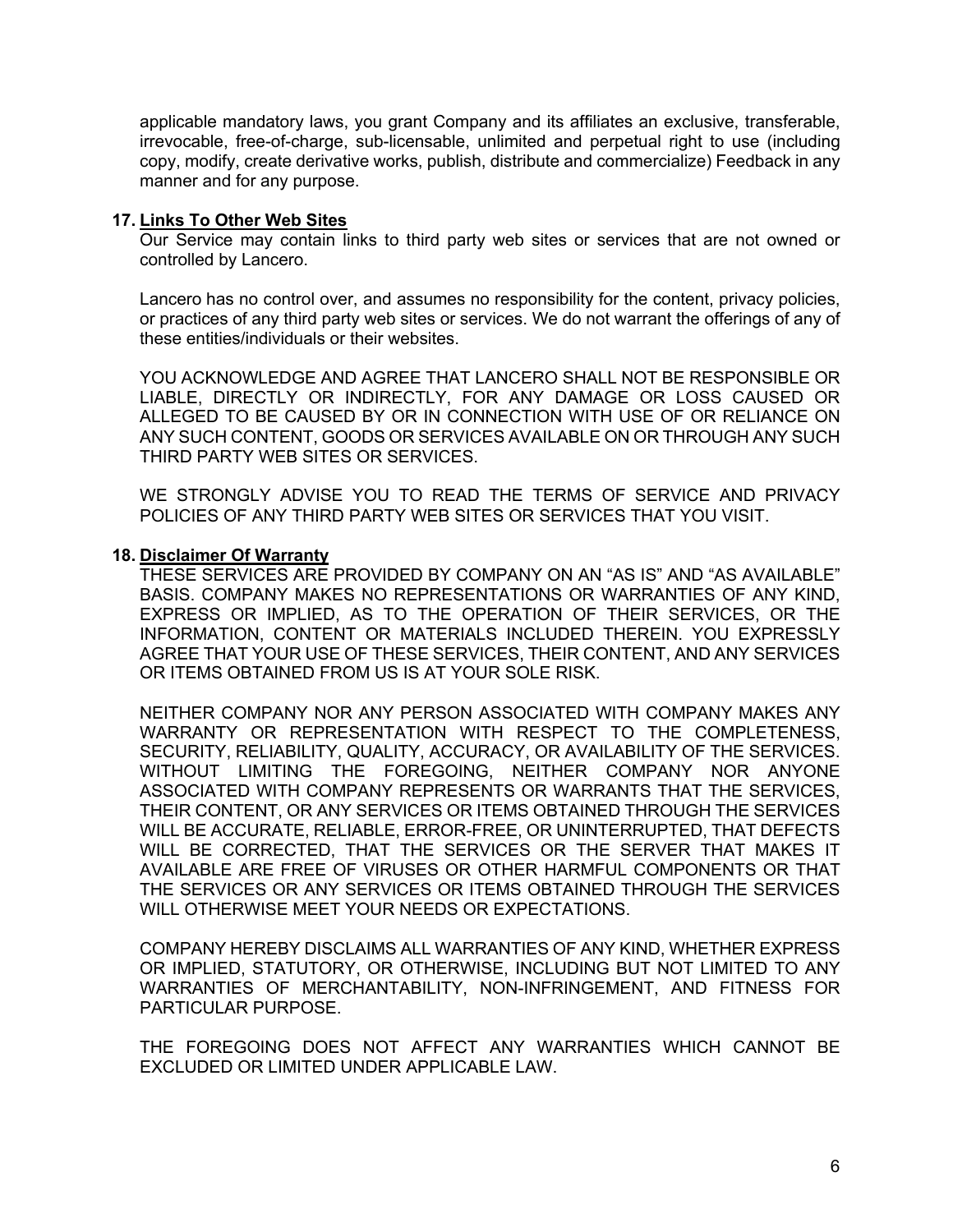### **19. Limitation Of Liability**

EXCEPT AS PROHIBITED BY LAW, YOU WILL HOLD US AND OUR OFFICERS, DIRECTORS, EMPLOYEES, AND AGENTS HARMLESS FOR ANY INDIRECT, PUNITIVE, SPECIAL, INCIDENTAL, OR CONSEQUENTIAL DAMAGE, HOWEVER IT ARISES (INCLUDING ATTORNEYS' FEES AND ALL RELATED COSTS AND EXPENSES OF LITIGATION AND ARBITRATION, OR AT TRIAL OR ON APPEAL, IF ANY, WHETHER OR NOT LITIGATION OR ARBITRATION IS INSTITUTED), WHETHER IN AN ACTION OF CONTRACT, NEGLIGENCE, OR OTHER TORTIOUS ACTION, OR ARISING OUT OF OR IN CONNECTION WITH THIS AGREEMENT, INCLUDING WITHOUT LIMITATION ANY CLAIM FOR PERSONAL INJURY OR PROPERTY DAMAGE, ARISING FROM THIS AGREEMENT AND ANY VIOLATION BY YOU OF ANY FEDERAL, STATE, OR LOCAL LAWS, STATUTES, RULES, OR REGULATIONS, EVEN IF COMPANY HAS BEEN PREVIOUSLY ADVISED OF THE POSSIBILITY OF SUCH DAMAGE. EXCEPT AS PROHIBITED BY LAW, IF THERE IS LIABILITY FOUND ON THE PART OF COMPANY, IT WILL BE LIMITED TO THE AMOUNT PAID FOR THE PRODUCTS AND/OR SERVICES, AND UNDER NO CIRCUMSTANCES WILL THERE BE CONSEQUENTIAL OR PUNITIVE DAMAGES. SOME STATES DO NOT ALLOW THE EXCLUSION OR LIMITATION OF PUNITIVE, INCIDENTAL OR CONSEQUENTIAL DAMAGES, SO THE PRIOR LIMITATION OR EXCLUSION MAY NOT APPLY TO YOU.

## **20. Termination**

We may terminate or suspend your account and bar access to Service immediately, without prior notice or liability, under our sole discretion, for any reason whatsoever and without limitation, including but not limited to a breach of Terms.

If you wish to terminate your account, you may simply discontinue using Service.

All provisions of Terms which by their nature should survive termination shall survive termination, including, without limitation, ownership provisions, warranty disclaimers, indemnity and limitations of liability.

### **21. Governing Law**

These Terms shall be governed and construed in accordance with the laws of Belgium without regard to its conflict of law provisions.

Our failure to enforce any right or provision of these Terms will not be considered a waiver of those rights. If any provision of these Terms is held to be invalid or unenforceable by a court, the remaining provisions of these Terms will remain in effect. These Terms constitute the entire agreement between us regarding our Service and supersede and replace any prior agreements we might have had between us regarding Service.

# **22. Changes To Service**

We reserve the right to withdraw or amend our Service, and any service or material we provide via Service, in our sole discretion without notice. We will not be liable if for any reason all or any part of Service is unavailable at any time or for any period. From time to time, we may restrict access to some parts of Service, or the entire Service, to users, including registered users.

### **23. Amendments To Terms**

We may amend Terms at any time by posting the amended terms on this site. It is your responsibility to review these Terms periodically.